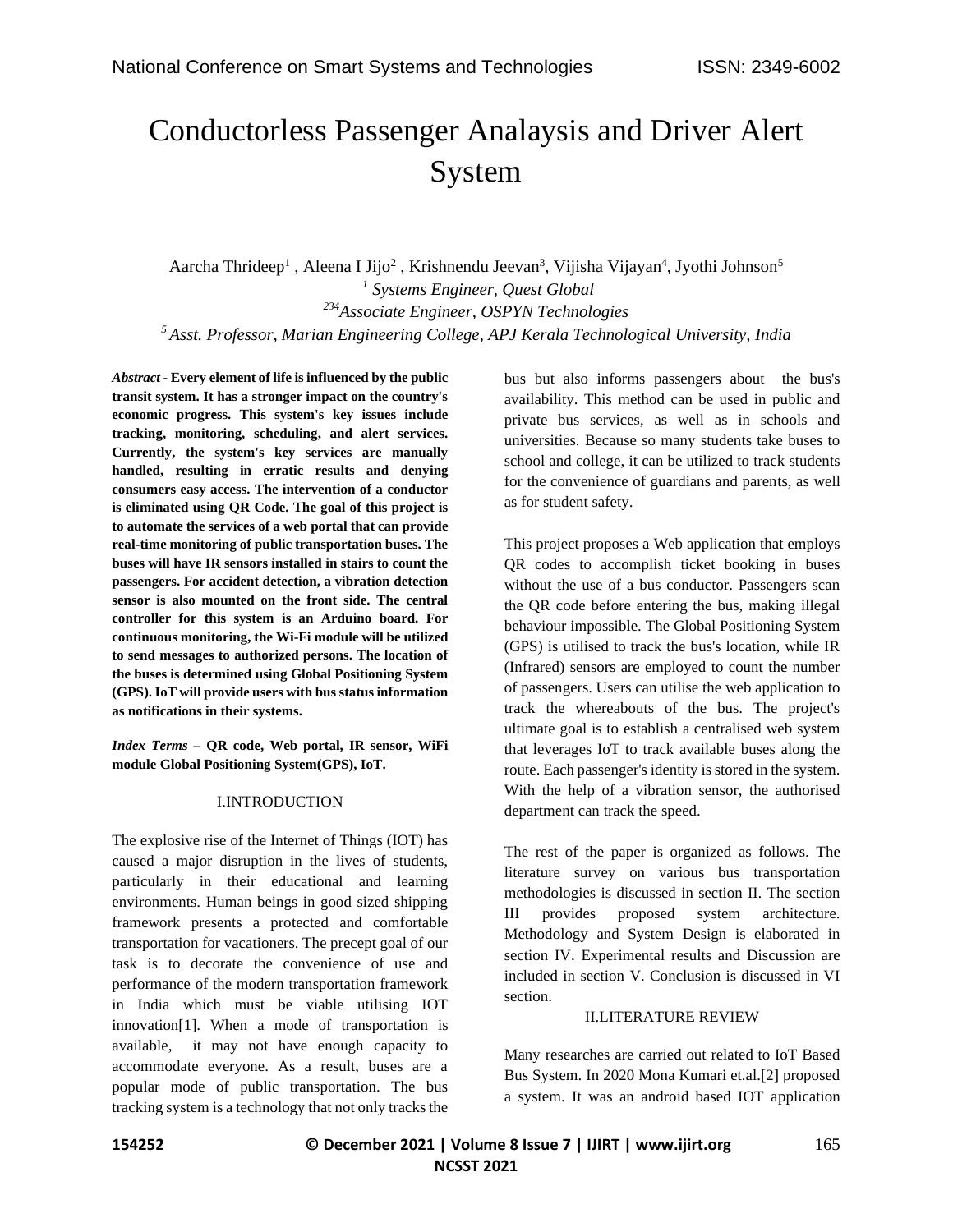which facilitates people to track real time location of bus using raspberry pi controller. The people will be provided with an Android app where they can register their details like username, email-id, password and mobile number. After the process of registration, users can login into their profile. After login, it will notify the number of buses on that particular route along with number of vacant seats available. A RFID system is connected with the raspberry pi, GSM and GPS module to notify the location and updated count of passengers in the bus. An updated count of passengers refers to the traffic in that area that facilitates the administrator to increase or decrease the bus services in that area. This system can also be implemented in school buses which helps the parents to check the real time location of their child in the bus.

Meet J Shah et.al.[3] proposed an IoT based smart bus system. In this system, each user will be issued with an RFID card which will contain a unique RFID number. User has to register on the SBUS app with this unique RFID number. All the user's details will be associated with this unique RFID number and stored in the database through Sbus app. An SIM808 GPS GSM Module is installed on each bus. This module will fetch the latitude and longitude of the bus and update it in the database. Thus database will consist of the bus number and its current location. When the passenger enters or exit the bus he/she has to tap the RFID card on this RFID readers, When the user taps their RFID card on this RFID readers, their source and destination location is updated in the database and based on the distance, fare is deducted from their ewallet.

I Gede Susrama Mas Diyasa et.al.[4] proposed a Smart Passenger Information System Based On IoT. This system uses Wemos D1 Mini (IoT), RFID and its accessories, GPS modules, computers and cellular phones. Wemos d1 mini was used as the main controller of the system, namely as a medium for sending data on the number of passengers who get off, get on, and the ones who are on the bus, while the GPS module was used to get the bus position when it stops at a bus stop. RFID Card and Reader were used as input devices for the number of passengers who get on and off, and the ones who are on the bus. The LCD display was used to display the number of passengers who get off, get on, and the ones who are on the bus. All modules and components were controlled and coordinated by the microcontroller system and software on the bus management server in the form of a dashboard display and an Android-based cellular phone display.

While the transportation services are adequate, a major problem is the lack of information to meet the passenger's needs in these modern times. There is also a general dissent among the public in using public transportation services. People would prefer the public transportation to be scheduled properly, on time and the frequency be increased for commuters to make good use of it.[5]

From the above reviews, it can be concluded that there is a need for a full-fledged web portal where all the needs of a passenger can be met. Our system proposes a cost-efficient technique for booking tickets, tracking the bus, issue of bus tickets containing QR code without the intervention of a conductor.

# A. Existing System

Normally, the conductor issues the ticket using a ticket printing machine or by hand, and it is quite difficult to provide the balance for each passenger. Passengers are unable to identify impending buses, seat availability, and other information. As a result, the public does not make proper use of the KSRTC's services. Currently, some buses are quite crowded, while others have a limited number of passengers. As a result, the majority of passengers attempt to board the first bus. The current bus system does not adhere to the correct schedule, so passengers are unaware of bus schedules. The current system does not maintain track of the traveler's information. It's tough to recall the number of passengers that want to depart from a specific stop. Because the current method does not give sufficient protection, the authorities are unable to identify the person in the event of a problem, such as theft or misbehaviour.

#### III.PROPOSED SYSTEM

The proposed system gives long-distance public transportation a new look. Every passenger receives a card with a QR code. The card includes the passenger's information as well as a photo. It may be recharged through the internet. When guests scan the QR code,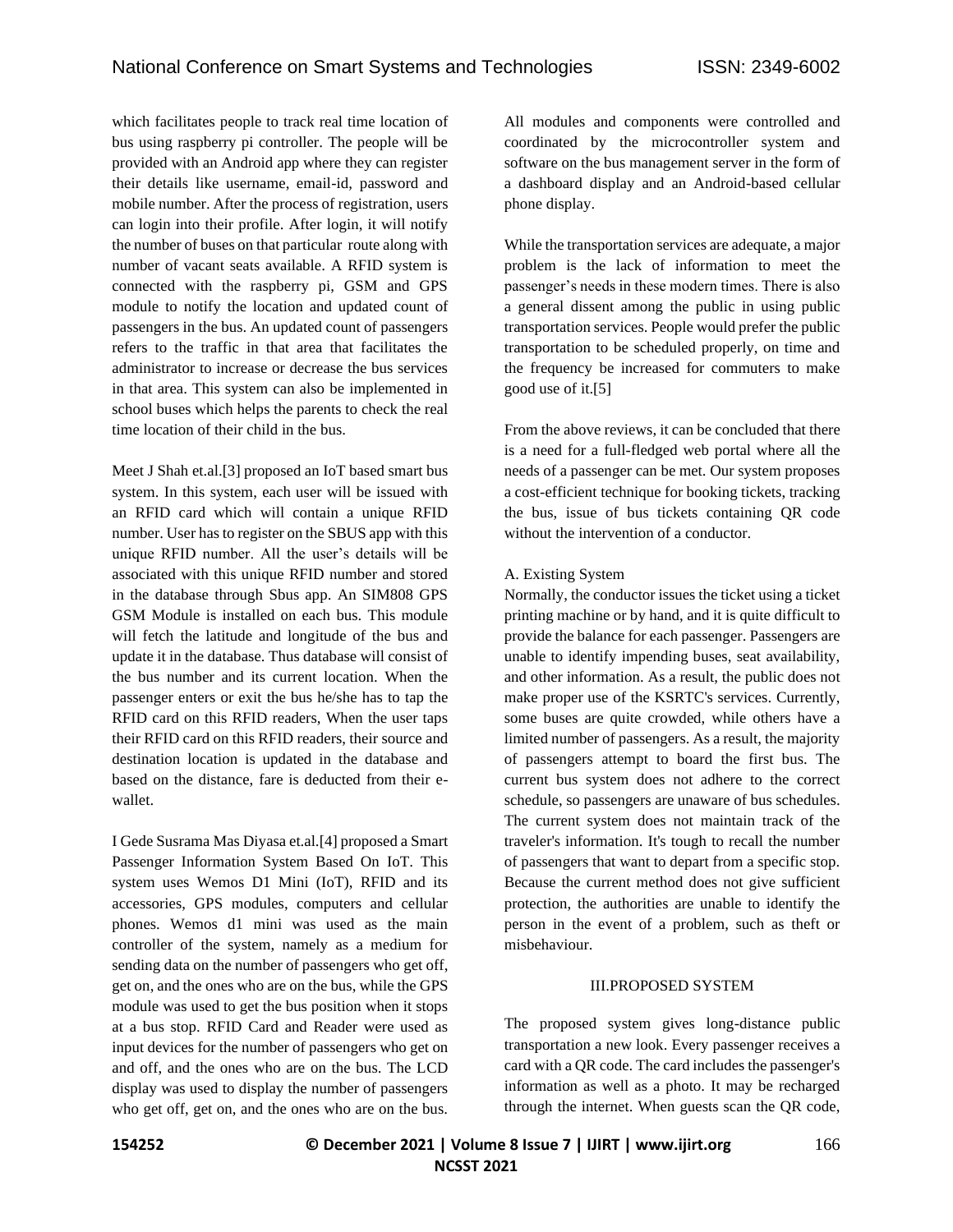the system saves their information, which is extremely useful for future usage. If there is an issue, such as theft or misconduct, it is simple to understand the person. As a result, this technology provides increased security. It is relatively simple to obtain information on passengers on a specific bus, so in the event of a road accident, we can quickly locate the accident victims.

Passengers at the bus stop may see which buses are coming up, how many seats are available, and so on. The technology automatically updates the availability of seats at each stop. If the first bus is overcrowded, they will be able to estimate the time to the following bus. Conductors' workload is reduced by the system. The conductor will obtain a list of passengers who will disembark from the vehicle at a specific stop.

#### A. Problem Identification

The lack of a proper bus tracking system is one of major issues recognised in existing bus system. Passengers will have to wait for the bus for an extended period of time. The existing paper-based ticketing system is inefficient and inconvenient for passengers, it wastes a great deal of paper every day. The present transportation system has several flaws,

including passenger overcrowding, a high danger of accidents, and an increased risk of infectious disease spread. The count of the money received from the passengers is a terrible duty for the Depot workers at the end of the day. [6]

# B. Working

The block diagram of the system is shown in Figure 1. The Arduino Mega 2560 microcontroller board is used in the construction of a smart bus monitoring system. Arduino mega[7] is the system's central controller. All activities, such as retrieving the GPS module's latitude and longitude coordinates are sent using a Wi-Fi chip on the server.

Here, a vibration sensor is used to detect impacts or accidents. The microcontroller continuously monitors the sensor's output reading. If there any impact detected, controller will be immediately triggered and Convey an alert to the server.

The information regarding latitude and longitude of the vehicle is captured using GPS module. The GPS module has the GPS receiver with antenna[8]. GPS module communicates continuously with the satellite for getting coordinates.





Then these coordinates from GPS will be send to Arduino using UART. And then Arduino extract the required data from received data by GPS. Before this, Arduino sends command to Wi-Fi Module ESP8266 for configuring & connecting to the router and getting the IP address. After this, Arduino initialize GPS for getting coordinates and send them to the server via ESP8266 module. Thus the current location of the bus will be available to the users.

LCD is used for user interface, shows all the details like location, passenger count and accident details. When the controller gives the data in ASCII form to the LCD, it will display the corresponding characters. Also RGB LED indications are provided for accident alert and passenger movement detection through the doors.

Door is controlled by servo motors for automatic function. Servo rotate according to the signal from Arduino. The bi-directional IR sensors[9] are fitted on the door of every bus .It detects the entry or exit of the passenger . When the power supply is given to IR sensors the module will start, once the supply is given, it will start to sense the motion in IR using the phenomenon of infrared to detect the motion. Once the IR detects the motion it gives the output.

The ESP8266 Wi-Fi module is a self-contained SoC with integrated TCP/IP protocol stack that can give any microcontroller access to the Wi-Fi network. The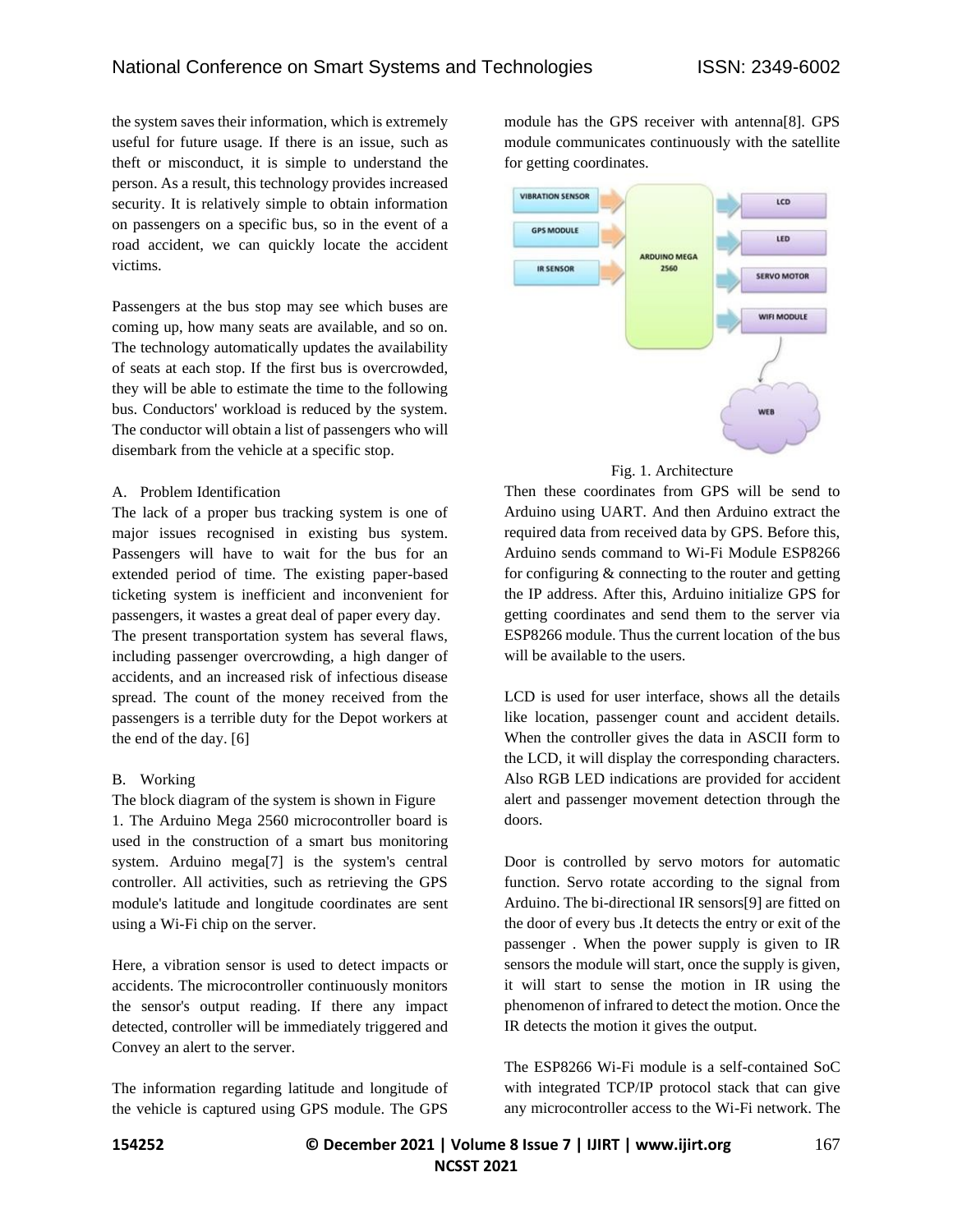ESP8266 module is not capable of 5v power and will require an external power converter to 3,3v. This small module allows microcontrollers to connect to a Wi-Fi network and make simple TCP / IP Connections.

#### IV.METHODOLOGY

An Apache web server hosts the complete system. The MySQL database is automatically updated with data from the IoT device (through the wifi module). After successfully logging into the portal, each functional module has access to the database.





Fig. 2. Circuit Diagram

Depending on the programme, an Arduino mega microcontroller board is utilised to control the system. The Arduino Mega 2560 was utilised in this project. The Arduino IDE is used to programme the board, which is done in Embedded C. A 16\*2 Liquid Crystal Display is used to publish information that gives the driver with information about the passengers. In order to track a vehicle in real time, the application uses Google Global Positioning System (GPS) API to get longitude and latitude of the vehicle as an object.<sup>[10]</sup> It also has the ability to detect speed and time. GPS will provide current location information to the controller board. Passengers' movement through doors is detected using an infrared sensor. The vibration sensor detects collision or vibration, both of which signal an accident. The microprocessor sends a signal to the servo, which controls the door's movement. The servo motor can be rotated at a specific angle by the microcontroller. This system's WIFI module allows for wireless connection.

# B. Implementation Details





This project's web portal was created utilizing HTML, CSS, and PHP, among other technologies. The UI is designed using HTML, CSS, Bootstrap, and JavaScript. PHP is a scripting language that is utilised on the server. The database backend is MySQLi. PHP's default backend is MySql. The abovementioned technologies are used to build the full web portal. Figure 3 depicts the operation of this system.

An Apache web server hosts the complete system. The MySQL database is automatically updated with data from the IoT device (through the wifi module). After successfully logging into the portal, each functional module has access to the database.

# V.RESULT AND DISCUSSION

#### A. Result

Table 1 shows the details of our work. The steps, data, expected results and the testing details of the specified scenarios are mentioned

| ID             | Scenari Steps |                          | Data                       |                | ExpectedReceived Pass/                          |       |
|----------------|---------------|--------------------------|----------------------------|----------------|-------------------------------------------------|-------|
|                | Ō             |                          |                            | Results        |                                                 | Fail  |
| $\overline{1}$ | Admin         | 1.Open                   | Admin                      | Successf Login |                                                 | Passe |
|                | Login         | URL                      | for bothul Login Done      |                |                                                 | d     |
|                | with          | 2.Enter                  | username                   |                |                                                 |       |
|                |               | correct User-ID          | and                        |                |                                                 |       |
|                | data          | and                      | password                   |                |                                                 |       |
|                |               | Password                 |                            |                |                                                 |       |
|                |               | 3.Click                  |                            |                |                                                 |       |
|                |               | the Login                |                            |                |                                                 |       |
|                |               | <b>Button</b>            |                            |                |                                                 |       |
| $\overline{c}$ | Fill          |                          |                            |                | thell. Open Give all Registrat Registrati Passe |       |
|                | details       |                          | URL valid data io non done |                |                                                 | d     |
|                | to            |                          | 2. Fill allin allsuccessf  |                |                                                 |       |
|                |               | register mandator fields |                            | և1             |                                                 |       |
|                | a user        | v data in                |                            |                |                                                 |       |
|                |               | correct                  |                            |                |                                                 |       |
|                |               | format.                  |                            |                |                                                 |       |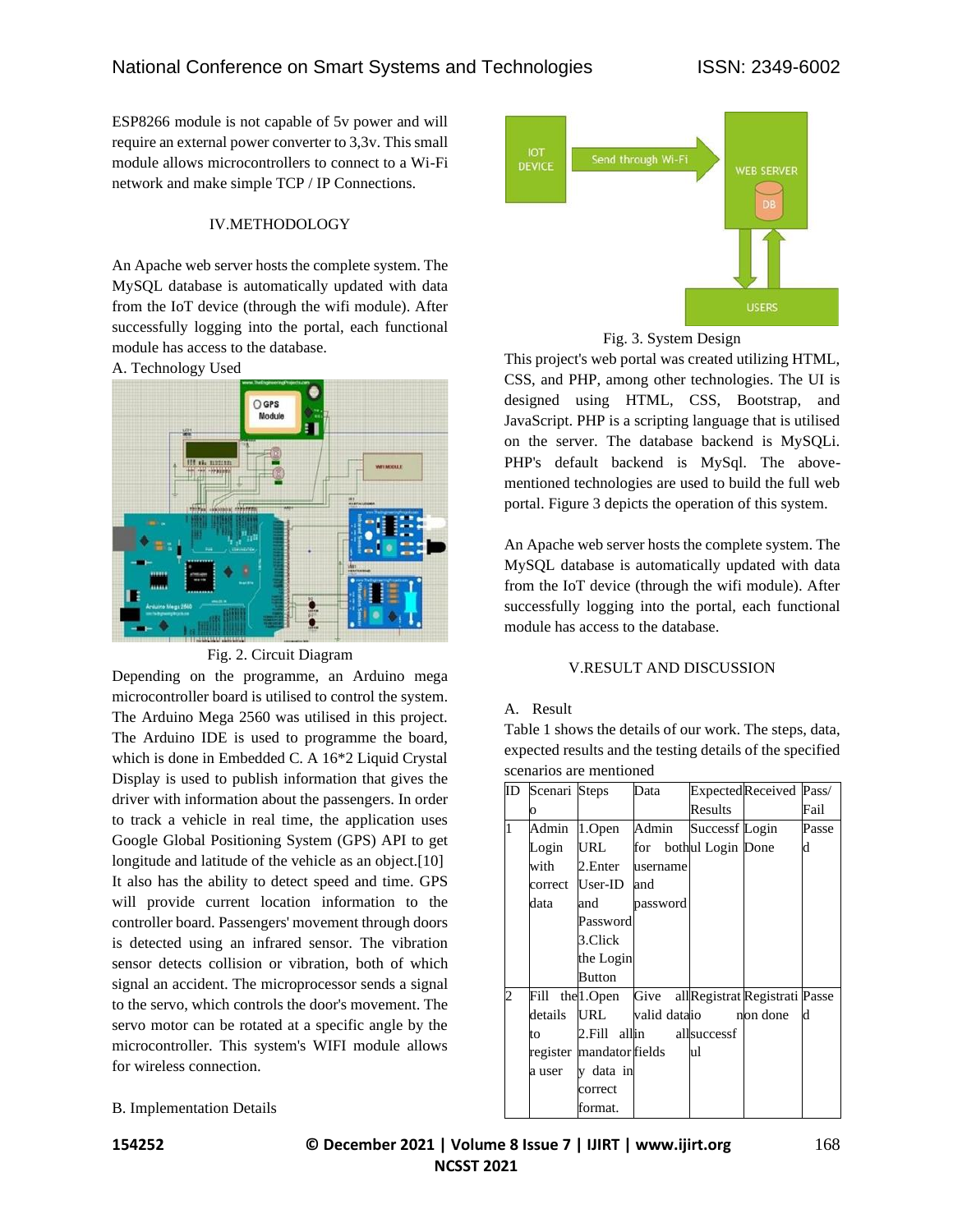# National Conference on Smart Systems and Technologies ISSN: 2349-6002

|   |               | Click<br>3.                   |                         |   |                          |       |
|---|---------------|-------------------------------|-------------------------|---|--------------------------|-------|
|   |               | to                            |                         |   |                          |       |
|   |               |                               |                         |   |                          |       |
|   |               | register                      |                         |   |                          |       |
| 3 | User          | 1.Open                        | Give                    |   | Showing Registrati Passe |       |
|   | registrat URL |                               | incorrect error         |   | on failed                | d     |
|   | ion           | 2. Fill alldetails to message |                         |   |                          |       |
|   |               | mandator all field            |                         | S |                          |       |
|   |               | v data in                     |                         |   |                          |       |
|   |               | incorrect                     |                         |   |                          |       |
|   |               | format.                       |                         |   |                          |       |
|   |               | 3.Click to                    |                         |   |                          |       |
|   |               | register                      |                         |   |                          |       |
| 4 | ЮT            |                               | 1. Start Data sendStore |   | toStored                 | Passe |
|   | Details       |                               | device via WifiDB       |   | successfuld              |       |
|   |               | 2. Conne Module               |                         |   | ly                       |       |
|   |               | ct with                       |                         |   |                          |       |
|   |               | intern                        |                         |   |                          |       |
|   |               | et.                           |                         |   |                          |       |

Table 1 : Testing details

The authentication is tested effectively and only valid users can login to this portal . Data store is correctly populated as and when required. Block creations are under control. The application is working properly without any error and the concerned users can use the application effectively.<br>Available Bus

|             | 鹤<br>JORIE! CAR<br><b>WIND</b><br><b>Kankrates</b>                                                                                |     |
|-------------|-----------------------------------------------------------------------------------------------------------------------------------|-----|
| -me to      | 矍<br><b>Rendell'America</b><br>that will don't be lift come have<br>Constantial Pak<br>Department and intell<br><b>Electronic</b> |     |
| <b>Fig.</b> | barter.                                                                                                                           |     |
| Charleston, | <b>Depine</b>                                                                                                                     |     |
| 1 month     | $=$                                                                                                                               |     |
|             | <b>D</b> ysen                                                                                                                     | 10. |

Fig. 4. Ticket Booking Page

natologi ness was

| My Booking |  |  |  |
|------------|--|--|--|
|            |  |  |  |
|            |  |  |  |
|            |  |  |  |

|  |  | a buturn turned by Top The first To Tue Is to Tue        |  |  |  |  |
|--|--|----------------------------------------------------------|--|--|--|--|
|  |  | 1 TEST KITCO Sept exactlepts did belo began 2018/7 2 1 F |  |  |  |  |
|  |  | 1 ROW KILDT Sept exactlepts did bank bepas 20-8-1 1 1 F  |  |  |  |  |

Fig. 5. Booking details and Tracking Page



Fig. 6. Bus Manage Page

| <b>BUS ASSIGN</b> |                  |           |                          |                  |             |
|-------------------|------------------|-----------|--------------------------|------------------|-------------|
| 8.500             | <b>Ballet</b>    |           |                          | ADD TRIP 46      |             |
| 1 9097            | Seper :          |           | Totale                   | <b>ICO4T0SAS</b> |             |
| 2 309             | <b>Seni Sepe</b> | $\bullet$ | Suction .                |                  |             |
|                   |                  |           |                          | 23.00 TM         | ä           |
|                   |                  |           |                          | ADDITION         |             |
|                   |                  |           | $\mathbf{A}$<br>Tipliane |                  |             |
|                   |                  |           | <b>WO</b><br>KONTORIO    |                  | $-2044 - 4$ |

Fig. 7. Bus Assign Page

| Driver      | ×          |            |            |         |          |              |               |              |   |
|-------------|------------|------------|------------|---------|----------|--------------|---------------|--------------|---|
| <b>Kara</b> |            |            |            |         |          |              |               | தொட          |   |
| <b>WTE</b>  | Institutes |            | 1600       | Grechy  | 1600     | Telephoneges | n             | Peoppointe   | L |
| lique       |            |            |            |         |          |              |               |              |   |
| tomprint    |            |            | Passengers |         |          |              |               |              |   |
|             | $\bar{z}$  | <b>New</b> |            | Cartact |          | Sun.         | $\mathbb{R}$  | Soto:        |   |
| ingest      | ×          |            | Haru/Ehlma |         | 74945125 | Server.      | <b>Sepire</b> | <b>Index</b> |   |
|             |            |            |            |         |          |              |               |              |   |
|             |            |            |            |         |          |              |               |              |   |
|             |            |            |            |         |          |              |               |              |   |

Fig. 9. Driver Management Page

| <b>Joine Rept</b>   |         |                      |        |
|---------------------|---------|----------------------|--------|
| $\approx$           | te<br>œ | $\sim$               | $\sim$ |
| <b>ROO</b>          | 3350    | 303                  | ı      |
| $\overline{\rm MS}$ | mer     | <b>BASKE</b><br>-293 | Ŧ      |
| <b>RSP</b>          | 3350    | <b>DRE</b>           | ı      |

# Fig. 10. Accident Report

This technology relies heavily on GPS. Installing a GPS module in this project has additional benefits. The whereabouts of the bus can be easily traced and monitored in this project thanks to the use of GPS. Using GPS does not extend the range.

CPADS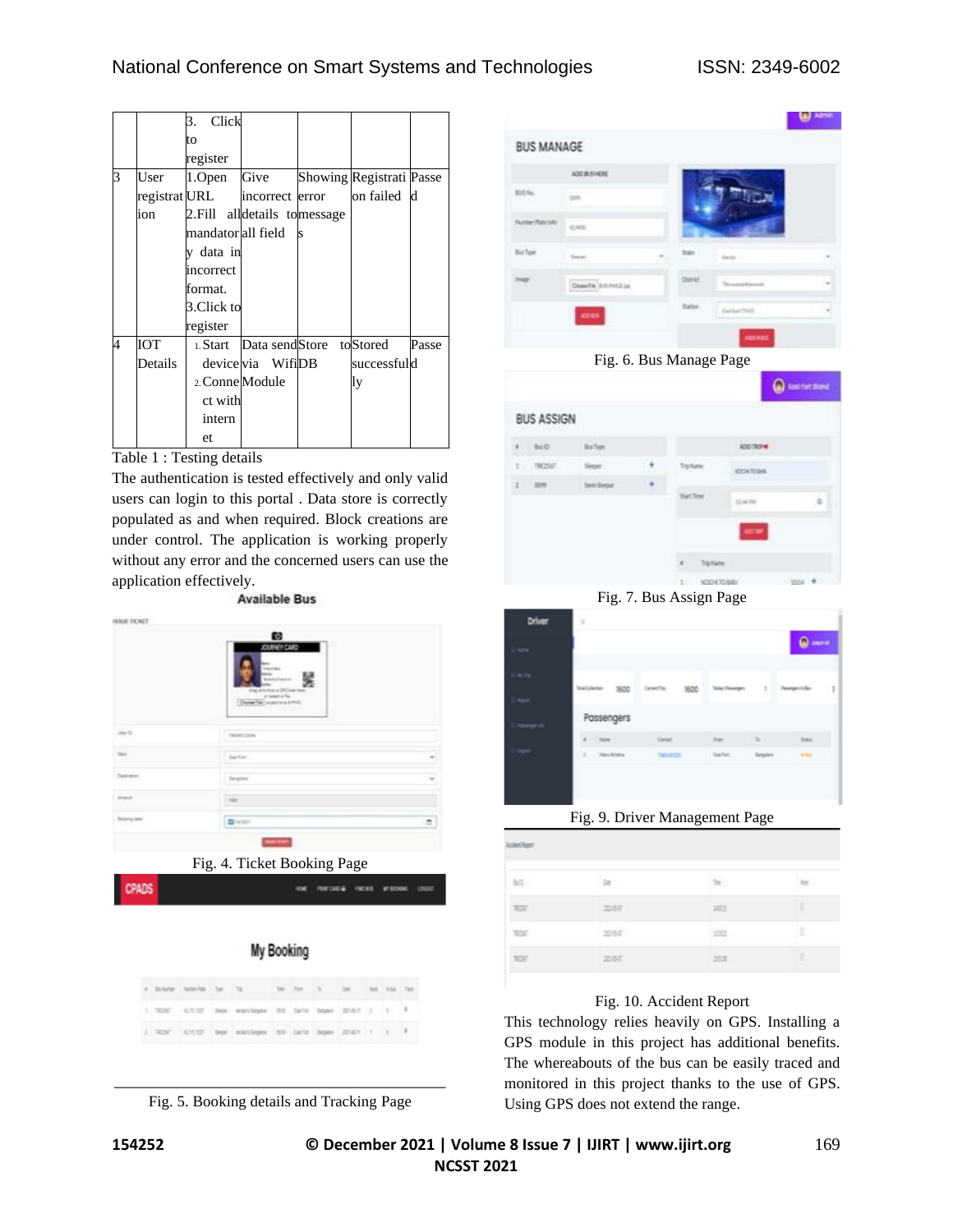With the Internet of Things, communication between the embedded control unit and the remote control unit is simple. The location and navigation of the bus are constantly monitored. The bus's real-time tracking ensures that the speed control and accident monitoring systems are in place. As a result, if the bus driver speeds or causes an accident, the authorities will be notified. It ensures that the bus is properly managed. It also cuts down on the amount of time spent in an unlawful location. It has a cheap operating cost and a high output rate. The bus can be tracked indefinitely, even across large distances, thanks to GPS, which delivers a better result. This system provides the safest and most convenient mode of transportation.



Fig. 11. IoT Bus Model



Fig. 12. Upper view of the model

# B. Discussion

To address some of the issues in the current transportation system, the implementation of conductor-less passenger analysis and a driver alert system is proposed. The system is powered by IoT devices and administered using a web application built with PHP as the server side language and MySQL as the backend. HTML and CSS are used to create the user interface. We use the technology bootstrap to make the portal mobile responsive. We use the XAMPP server to set up PHP, Apache, and MySQL.

Users are categorized in the web section of the system. The system's most powerful user is Administrator. Each user has their own user id and password to access the site. Each user receives the desired output from the system.

Table. 2. Comparison of existing and proposed system

# VI.CONCLUSION

Each user's identification is recorded in the system. With the use of IOT, authorized departments can monitor the bus's speed and passenger count. With the use of QR codes, the system can issue tickets without a conductor. This project developed an Internet of Things (IoT)-based system to manage a bus system without a conductor. The web server stores the IOTupdated bus information, which can be managed by approved modules. The app is built in a modular manner. All relevant input validations were completed successfully and to everyone's satisfaction. As a result, the system has met all of its objectives and is ready to take over from the current system. The technology is incredibly versatile and efficient, making client interactions straightforward. The required speed and accuracy are maintained. Without losing any data, the data entered in a specific format. In the future, this project can be modified to meet the needs of the moment, and further modules can be added. Both passengers and the public transit system will benefit greatly from this investment.

# REFERENCE

- [1] G.Sudhagar,G.Ramesh, A.Harish Kumar, R.Selvarasan," Advanced E-Ticketing and Bus Tracking System Using IOT & RFID for Public Transportation",International Journal of Innovative Technology and Exploring Engineering (IJITEE), October 2019.
- [2] Mona Kumari;Ajitesh Kumar;Arbaz Khan, Niket Gajra, "Based Intelligent Real-Time System for Bus Tracking and Monitoring" , 2020 International Conference on Power Electronics & IoT Applications in Renewable Energy and its Control (PARC).
- [3] Meet J Shah;Rajesh P Prasad;Aashutosh S Singh, " IOT Based Smart Bus System ", 2020 3rd International Conference on Communication